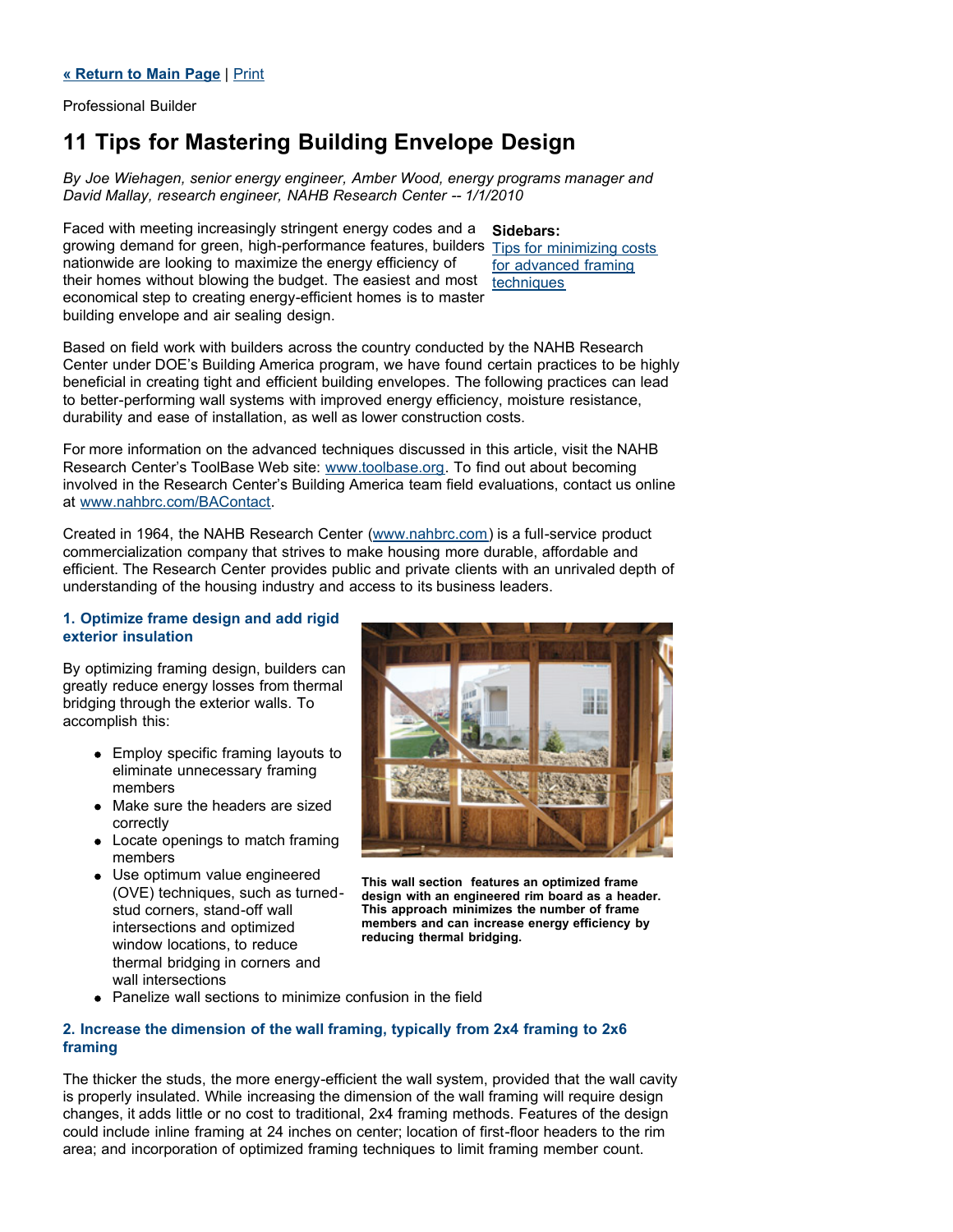#### **3. Install both interior and exterior air barriers**

While both types of air barriers serve similar purposes, each complements and enhances the effectiveness of the other. Interior air barriers control leakage of a home's interior air into the wall cavity and attic, limit the ability of moist indoor air to enter the wall cavity during the heating season and limit convection losses within walls. Exterior air barriers control infiltration of exterior air into the wall cavity and through the attic, limit the ability of moist outdoor air to enter the wall cavity during the cooling season and prevent wind-washing of wall insulation.

For the exterior air barrier, consider using house wrap or an insulated sheathing system. When applying house wrap, make sure to tape all vertical and horizontal seams and penetrations, seal top and bottom edges of the house wrap to the structure and install the wrap using appropriate "shingling" methods to maintain the water barrier characteristics.

For the interior air barrier, use an airtight drywall construction approach. This process involves sealing the top plates of interior walls and all ceiling penetrations at the attic level, as well as the top and bottom plates and around rough openings of exterior walls. In addition, consider using continuous gaskets or drywall adhesives that are also sealants.

#### **4. Isolate the attic from exterior walls and conditioned spaces**

This can be accomplished by:

- Sealing interior drywall and exterior sheathing at top plates using gaskets or sealant
- Installing gasket or sealant for all recessed light fixtures at the attic level
- Installing gaskets for attic access panels and stairs
- Using spray foam over top plates from the attic (pictured)

#### **5. Consider sill plate gaskets designed to provide both a capillary break and an air seal.**

#### **6. Ensure a tight seal throughout the structure**

Critical areas include:

- Rim joist areas
- Exterior wall bottom plates (seal plates to the deck using caulk or gaskets)
- Window and door rough openings
- Garage-side drywall at conditioned spaces (seal top and bottom plates and around doors and electrical boxes)
- Framed cavity air barriers (e.g., fireplaces, attic knee walls, dropped ceilings and soffits, behind tubs, cantilevered floors and garage draft stops)





**To control unwanted air infiltration and movement, all framed cavity air barriers, such as this fireplace framed cavity, must be sealed.**

- HVAC ductwork sealed and installed in conditioned spaces
- Electrical boxes (seal around and behind boxes)

**7. Minimize size of opening for mechanicals through framing and air barriers**